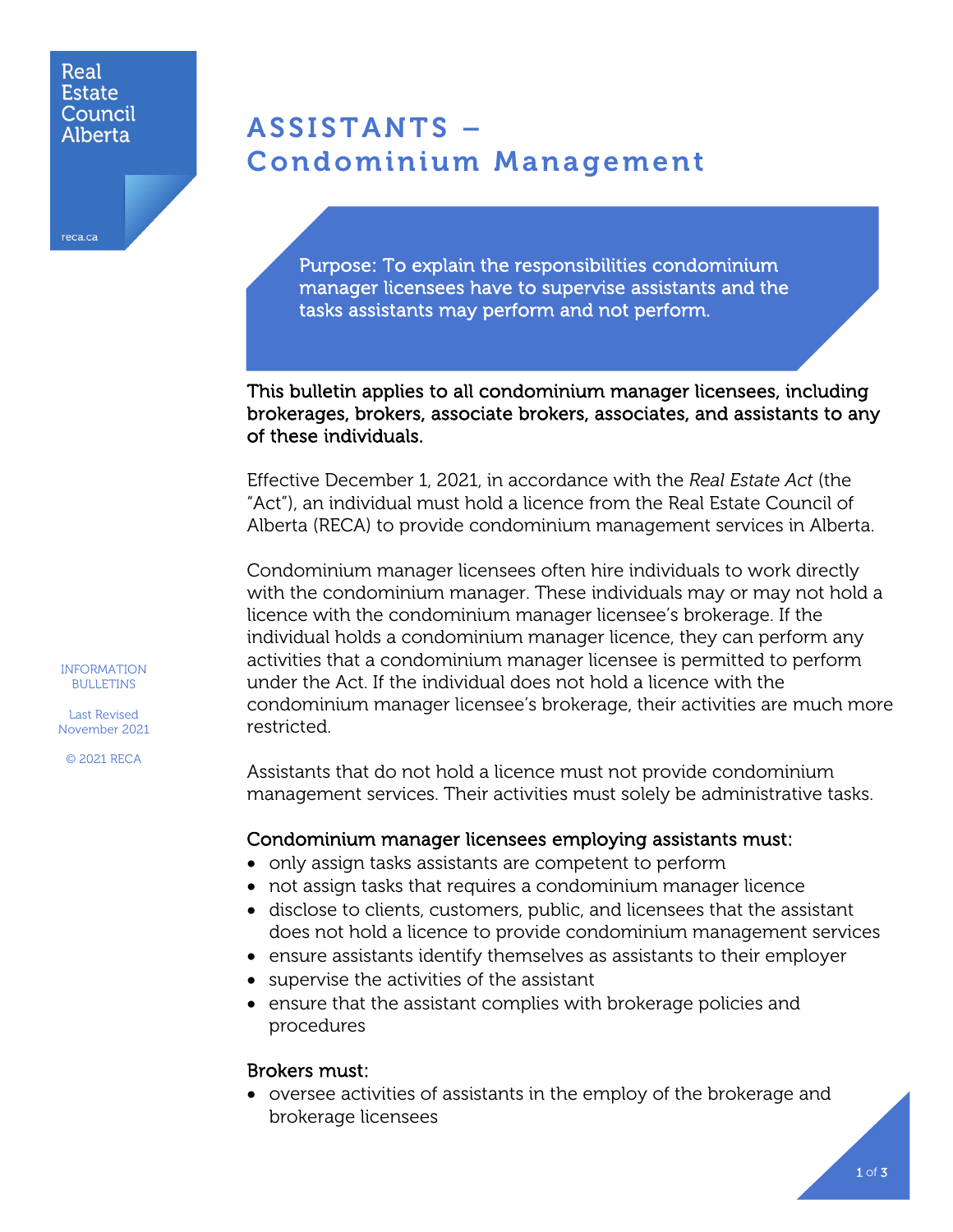- approve the hiring of assistants
- establish policies and procedures regarding assistants
- ensure the assistant understands any policies for client confidentiality
- enter into a confidentiality agreement between the brokerage and the assistant
- enter into a written agreement outlining the assistant's job description and remuneration formula with a copy in the brokerage files

### Tasks unlicensed condominium management assistants may do: (under broker, associate broker, associate supervision):

- answer and forward calls and emails
	- o Answer condominium owner general enquiries where the information being sought is factual and in writing such as pulling accounting ledgers and providing the owners what charges and payments are on the ledger
- prepare and send correspondence at their condominium manager licensee's request under their manager's direction
- Assist condominium manager licensee with bylaw enforcement as set out in the *Condominium Property Act* and Bylaws (collectively, the CPA Act)
- maintain and update the employer's website
- maintain and update the condominium corporation's website(s) (e.g., Condo Genie, Building Link, etc.)
- witness documents that the condominium manager licensee presents to the client or customer
- assemble documents, for example:
	- prepare information statements, estoppels, caveats
	- o prepare/provide documents under Sec. 44 and Reg. 20.52 of the CPA Act, whether uploading them to a website (Condo Papers) or providing them to an owner, purchaser or mortgagee as, per the CPA Act.
- secure public documents from the courthouse, utilities services, etc.
- copy keys for brokerage client common areas or storage at their condominium manager licensee's request
	- o program fobs/openers, intercoms for building access
- post notices in buildings/elevators that have been approved by the condominium manager licensee
- record the deposit of condominium fees
- record and deposit client money being held in trust by the brokerage or directly to condominium corporation bank accounts
- fill in standard form contracts for their condominium manager licensee's approval
- order items or routine repairs at the request of their condominium manager licensee. This can also include setting up regular scheduled

INFORMATION **BULLETINS** 

Last Revised November 2021 © 2021 RECA